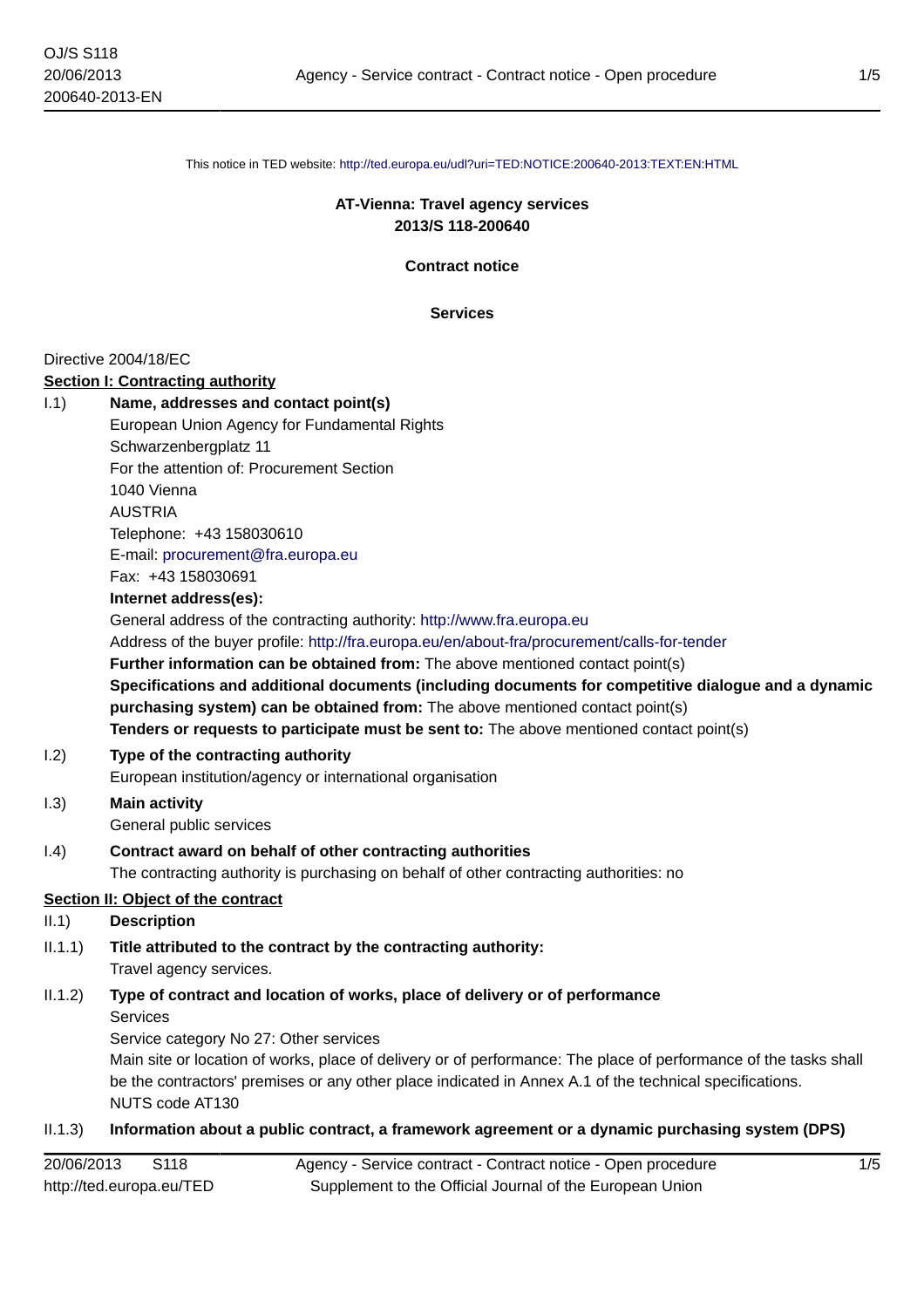|          | The notice involves the establishment of a framework agreement                                                                                                                                                                                                                                                                                            |
|----------|-----------------------------------------------------------------------------------------------------------------------------------------------------------------------------------------------------------------------------------------------------------------------------------------------------------------------------------------------------------|
| II.1.4)  | Information on framework agreement                                                                                                                                                                                                                                                                                                                        |
|          | Framework agreement with a single operator                                                                                                                                                                                                                                                                                                                |
|          | Duration of the framework agreement                                                                                                                                                                                                                                                                                                                       |
|          | Duration in months: 48<br>Estimated total value of purchases for the entire duration of the framework agreement                                                                                                                                                                                                                                           |
|          | Estimated value excluding VAT: 1 600 000 EUR                                                                                                                                                                                                                                                                                                              |
| II.1.5)  | Short description of the contract or purchase(s)<br>Provision of travel agency services for the staff members of the contracting authority, and extraordinary to the<br>members of the management board, the members of the Scientific Committee and external experts participating<br>in the meetings and events organised by the contracting authority. |
| II.1.6)  | <b>Common procurement vocabulary (CPV)</b><br>63510000                                                                                                                                                                                                                                                                                                    |
| II.1.7)  | Information about Government Procurement Agreement (GPA)<br>The contract is covered by the Government Procurement Agreement (GPA): no                                                                                                                                                                                                                     |
| II.1.8)  | Lots                                                                                                                                                                                                                                                                                                                                                      |
|          | This contract is divided into lots: no                                                                                                                                                                                                                                                                                                                    |
| II.1.9)  | <b>Information about variants</b><br>Variants will be accepted: no                                                                                                                                                                                                                                                                                        |
| II.2)    | Quantity or scope of the contract                                                                                                                                                                                                                                                                                                                         |
| II.2.1)  | Total quantity or scope:<br>The maximum volume of the framework contract, for 4 years, is estimated at 1 600 000 EUR.<br>Estimated value excluding VAT: 1 600 000 EUR                                                                                                                                                                                     |
| II.2.2)  | Information about options<br>Options: no                                                                                                                                                                                                                                                                                                                  |
| II.2.3)  | <b>Information about renewals</b>                                                                                                                                                                                                                                                                                                                         |
|          | This contract is subject to renewal: yes                                                                                                                                                                                                                                                                                                                  |
|          | Number of possible renewals: 3<br>In the case of renewable supplies or service contracts, estimated timeframe for subsequent contracts:                                                                                                                                                                                                                   |
|          | in months: 12 (from the award of the contract)                                                                                                                                                                                                                                                                                                            |
| II.3)    | Duration of the contract or time limit for completion<br>Duration in months: 48 (from the award of the contract)                                                                                                                                                                                                                                          |
|          | Section III: Legal, economic, financial and technical information                                                                                                                                                                                                                                                                                         |
| III.1)   | <b>Conditions relating to the contract</b>                                                                                                                                                                                                                                                                                                                |
| III.1.1) | Deposits and guarantees required:<br>Please refer to Section 8 of Annex A — tender specifications available at http://fra.europa.eu/fraWebsite/<br>about fra/procurement/procurement en.htm                                                                                                                                                               |
| III.1.2) | Main financing conditions and payment arrangements and/or reference to the relevant provisions<br>governing them:                                                                                                                                                                                                                                         |
|          | Please refer to Sections 7 and 8 of Annex A — tender specifications, available at http://fra.europa.eu/<br>fraWebsite/about_fra/procurement/procurement_en.htm                                                                                                                                                                                            |
| III.1.3) | Legal form to be taken by the group of economic operators to whom the contract is to be awarded:                                                                                                                                                                                                                                                          |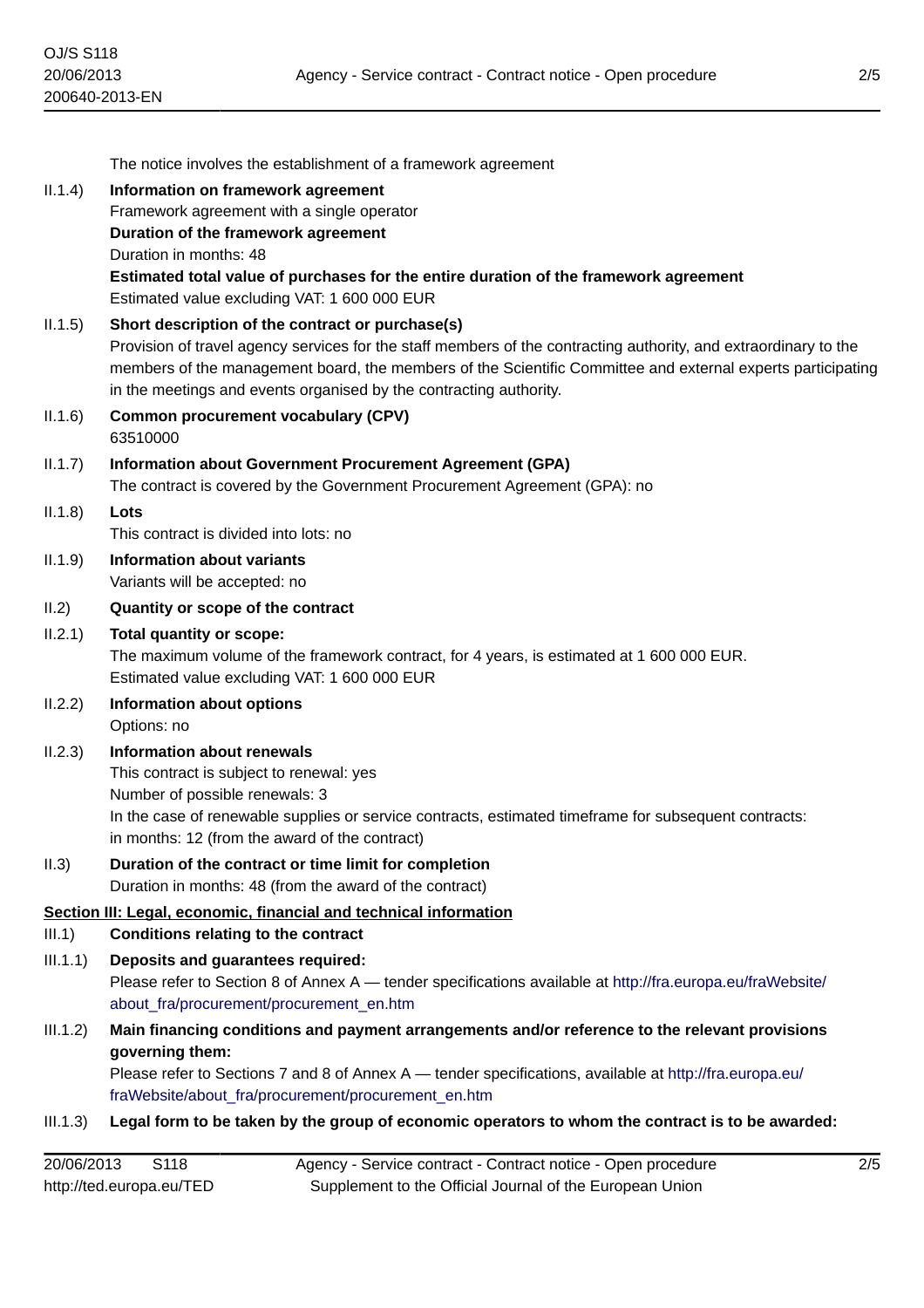Please refer to Sections 9 and 10 of Annex A — tender specifications, available at [http://fra.europa.eu/](http://fra.europa.eu/fraWebsite/about_fra/procurement/procurement_en.htm) [fraWebsite/about\\_fra/procurement/procurement\\_en.htm](http://fra.europa.eu/fraWebsite/about_fra/procurement/procurement_en.htm)

# III.1.4) **Other particular conditions**

The performance of the contract is subject to particular conditions: no

# III.2) **Conditions for participation**

III.2.1) **Personal situation of economic operators, including requirements relating to enrolment on professional or trade registers**

Information and formalities necessary for evaluating if the requirements are met: Please refer to Sections 17.1 and 17.2 of the tender specifications (Annex A), available at: [http://fra.europa.eu/fraWebsite/about\\_fra/](http://fra.europa.eu/fraWebsite/about_fra/procurement/procurement_en.htm) [procurement/procurement\\_en.htm](http://fra.europa.eu/fraWebsite/about_fra/procurement/procurement_en.htm)

#### III.2.2) **Economic and financial ability**

Information and formalities necessary for evaluating if the requirements are met: Please refer to Section 17.2.1 of the tender specifications (Annex A), available at: [http://fra.europa.eu/fraWebsite/about\\_fra/procurement/](http://fra.europa.eu/fraWebsite/about_fra/procurement/procurement_en.htm) [procurement\\_en.htm](http://fra.europa.eu/fraWebsite/about_fra/procurement/procurement_en.htm)

Minimum level(s) of standards possibly required: Please refer to Section 17.2.1 of the tender specifications (Annex A), available at: [http://fra.europa.eu/fraWebsite/about\\_fra/procurement/procurement\\_en.htm](http://fra.europa.eu/fraWebsite/about_fra/procurement/procurement_en.htm)

## III.2.3) **Technical capacity**

Information and formalities necessary for evaluating if the requirements are met: Please refer to Section 17.2.2 of the tender specifications (Annex A), available at: [http://fra.europa.eu/](http://fra.europa.eu/fraWebsite/about_fra/procurement/procurement_en.htm) [fraWebsite/about\\_fra/procurement/procurement\\_en.htm](http://fra.europa.eu/fraWebsite/about_fra/procurement/procurement_en.htm)

Minimum level(s) of standards possibly required:

Please refer to Section 17.2.2 of the tender specifications (Annex A), available at: [http://fra.europa.eu/](http://fra.europa.eu/fraWebsite/about_fra/procurement/procurement_en.htm) [fraWebsite/about\\_fra/procurement/procurement\\_en.htm](http://fra.europa.eu/fraWebsite/about_fra/procurement/procurement_en.htm)

- III.2.4) **Information about reserved contracts**
- III.3) **Conditions specific to services contracts**
- III.3.1) **Information about a particular profession**

Execution of the service is reserved to a particular profession: no

## III.3.2) **Staff responsible for the execution of the service**

Legal persons should indicate the names and professional qualifications of the staff responsible for the execution of the service: yes

## **Section IV: Procedure**

- IV.1) **Type of procedure**
- IV.1.1) **Type of procedure**

Open

- IV.1.2) **Limitations on the number of operators who will be invited to tender or to participate**
- IV.1.3) **Reduction of the number of operators during the negotiation or dialogue**
- IV.2) **Award criteria**

# IV.2.1) **Award criteria**

The most economically advantageous tender in terms of the criteria stated in the specifications, in the invitation to tender or to negotiate or in the descriptive document

## IV.2.2) **Information about electronic auction**

An electronic auction will be used: no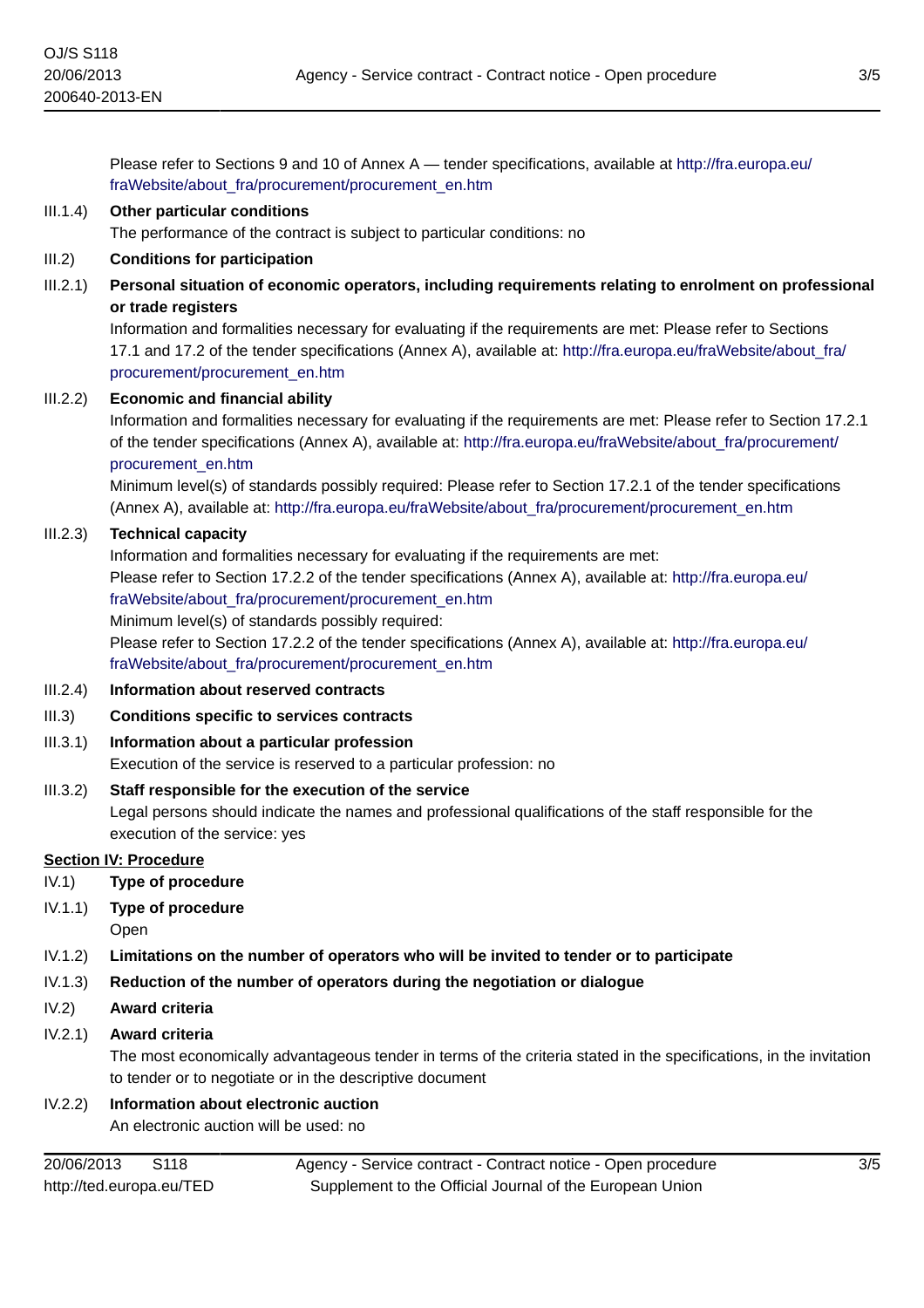- IV.3) **Administrative information**
- IV.3.1) **File reference number attributed by the contracting authority:** F-SE-13-T04.
- IV.3.2) **Previous publication(s) concerning the same contract** no
- IV.3.3) **Conditions for obtaining specifications and additional documents or descriptive document** Time limit for receipt of requests for documents or for accessing documents: 21.7.2013
- IV.3.4) **Time limit for receipt of tenders or requests to participate** 26.7.2013 - 17:00
- IV.3.5) **Date of dispatch of invitations to tender or to participate to selected candidates**
- IV.3.6) **Language(s) in which tenders or requests to participate may be drawn up** Any EU official language Other: But preferably in English.
- IV.3.7) **Minimum time frame during which the tenderer must maintain the tender** Duration in months: 6 (from the date stated for receipt of tender)
- IV.3.8) **Conditions for opening of tenders** Date: 2.8.2013 - 10:30

Place:

European Union Agency for Fundamental Rights, Schwarzenbergplatz 11, 1040 Vienna, AUSTRIA. Persons authorised to be present at the opening of tenders: yes

Additional information about authorised persons and opening procedure: An authorised representative of each tenderer may attend the opening of the bids. Companies wishing to attend are requested to notify their intention by sending a fax or e-mail at least 48 hours in advance to the fax or e-mail given under Section I.1 of the present document. This notification must be signed by an authorised officer of the tenderer and specify the name of the person who will attend the opening of the bids on the tenderer's behalf.

# **Section VI: Complementary information**

VI.1) **Information about recurrence**

This is a recurrent procurement: no

# VI.2) **Information about European Union funds**

The contract is related to a project and/or programme financed by European Union funds: no

# VI.3) **Additional information**

The tender documents will be available for download at the address indicated under heading I.1. The website will be updated regularly and it is the tenderers' responsibility to check for updates and modifications during the tendering period.

# VI.4) **Procedures for appeal**

VI.4.1) **Body responsible for appeal procedures**

General Court rue du Fort Niedergrünewald 2925 Luxembourg LUXEMBOURG E-mail: [generalcourt.registry@curia.europa.eu](mailto:generalcourt.registry@curia.europa.eu) Telephone: +352 4303-1 Internet address: <http://curia.europa.eu>